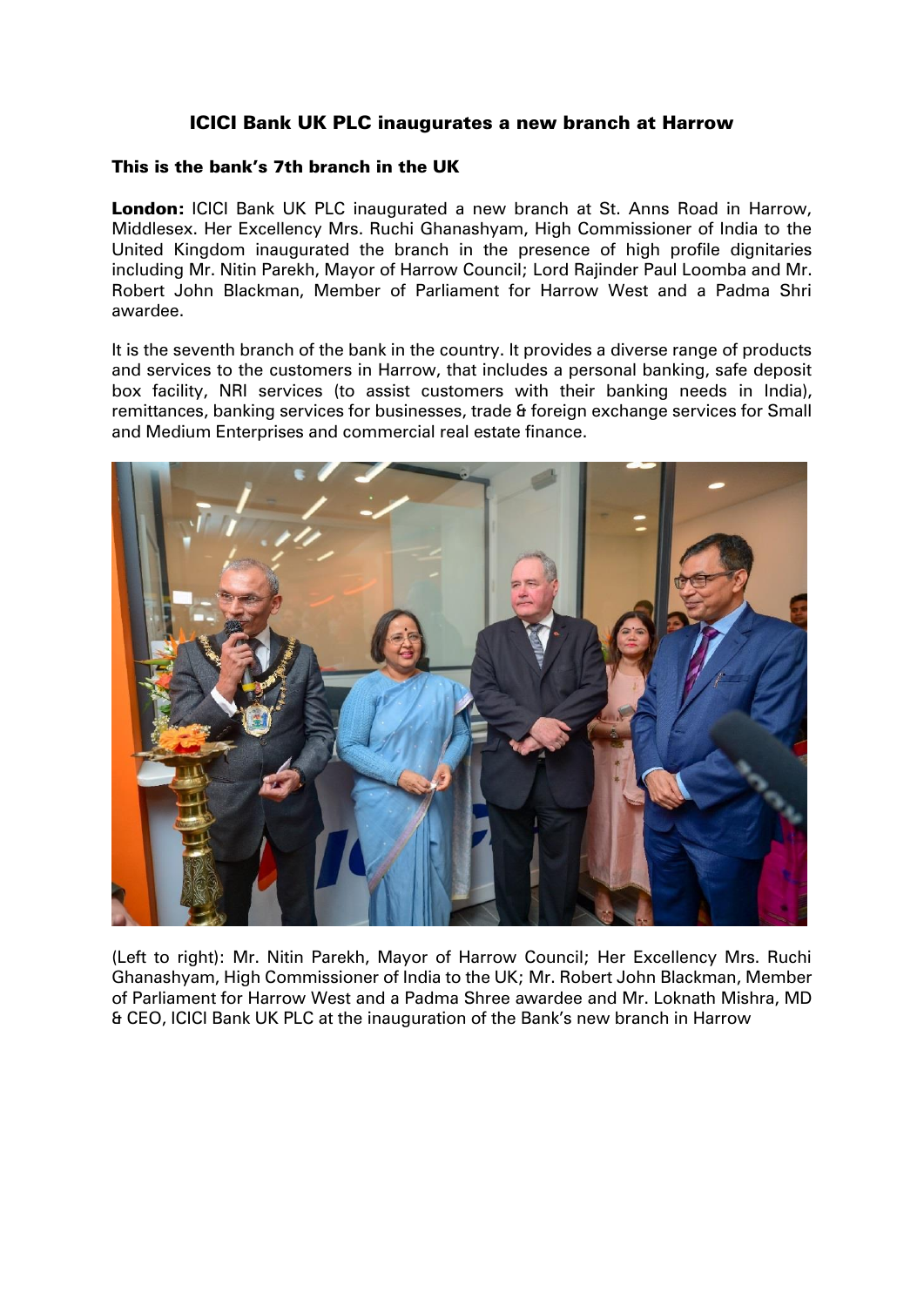

(Left to right): Mr. Pratap Singh, Head – Retail Banking, ICICI Bank UK PLC and Lord Rajinder Paul Loomba, at the inauguration of the Bank's new branch in Harrow.

Speaking at the inaugural event, Mrs. Ghanashyam said, "I congratulate ICICI Bank UK PLC for taking steps to serve the Indian community in the UK. The new branch in Harrow will provide an additional touch point to local customers and enhance local community engagement for ICICI Bank UK PLC."

Mr. Parekh, having graced the occasion, said: "ICICI Bank is a global bank and a household name in India. The continued efforts of its subsidiary, ICICI Bank UK PLC, in catering to a wide base of customers in UK through its varied product offerings is indeed commendable. In a digital era of banking, it is heartening to see the bank open a new branch in Harrow, which is inhabited by a significant British Indian population. This also helps in maintaining a personal touch with customers and an enhanced local community engagement. My compliments to team ICICI Bank UK, on coming closer to the community. "

Mr. Loknath Mishra, MD & CEO, ICICI Bank UK PLC said, "We are delighted to announce the inauguration of ICICI Bank UK PLC's seventh branch in the country. We believe that this is a significant step forward in our quest to connect with the Indian diaspora, local businesses and the people of UK with the path-breaking offerings of the bank. The branch has been located in Harrow specially to serve the large British Indian community as well as the NRIs in the area, and to facilitate their day-to-day banking needs. We are committed to better serve our customers through a strong digital platform coupled with our branch distribution network. This initiative uniquely positions the bank in the UK as a digital friendly yet relationship driven institution."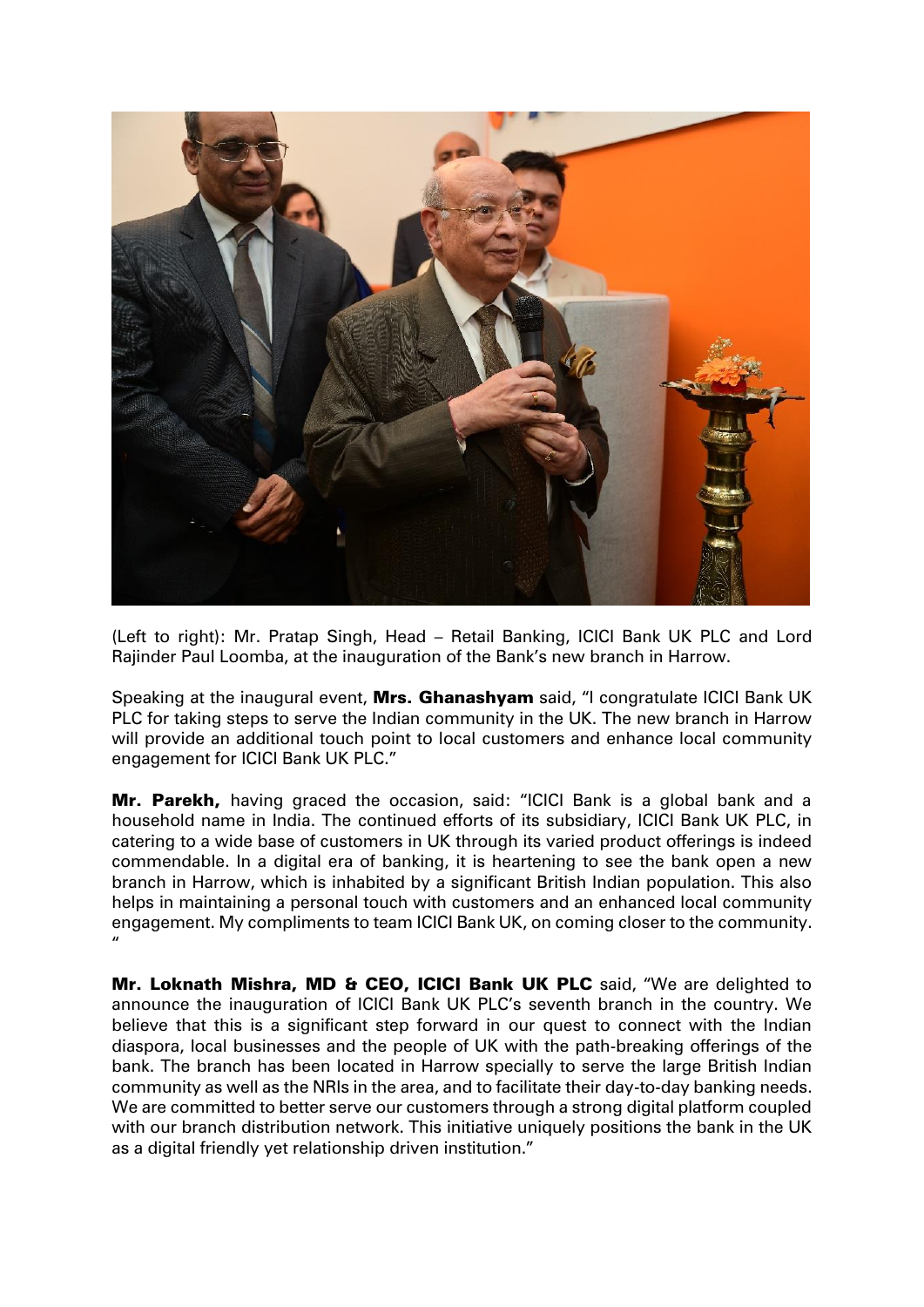## The address of the branch is as below:

ICICI Bank UK PLC, Unit 2, 1-9 St. Anns Road, Harrow, Middlesex HA1 1AS



In addition to seven branches, ICICI Bank UK PLC has six business centers in the UK. It has recently launched a digital account opening facility that allows customers to open a personal current account instantly using the bank's mobile application. The first-of-its-kind service by an Indian bank in United Kingdom (UK), it enables Non Resident Indians (holding Indian or British passport) and expatriate Indians (holding Indian passport) moving to UK for work, to open a current account.

Customers simply need to download the bank's mobile application called 'ICICI Bank UK iMobile'. They do not need to visit a branch, all KYC is conducted electronically, enabling the account to be activated instantly thus allowing customers to start transacting immediately. Customers will receive a contactless debit card at their correspondence address within a few days either in UK or in India and will also be able to remit money 24x7 instantly to any ICICI Bank Limited account in India.

ICICI Bank UK PLC also has a 'Hello UK' service through which the customers can open account both in the UK and India by a single seamless process through a tab assisted by branch officials.

About ICICI Bank UK PLC: ICICI Bank UK PLC is a 100% subsidiary of ICICI Bank Limited and has its registered office at One Thomas More Square, London E1W 1YN. It is